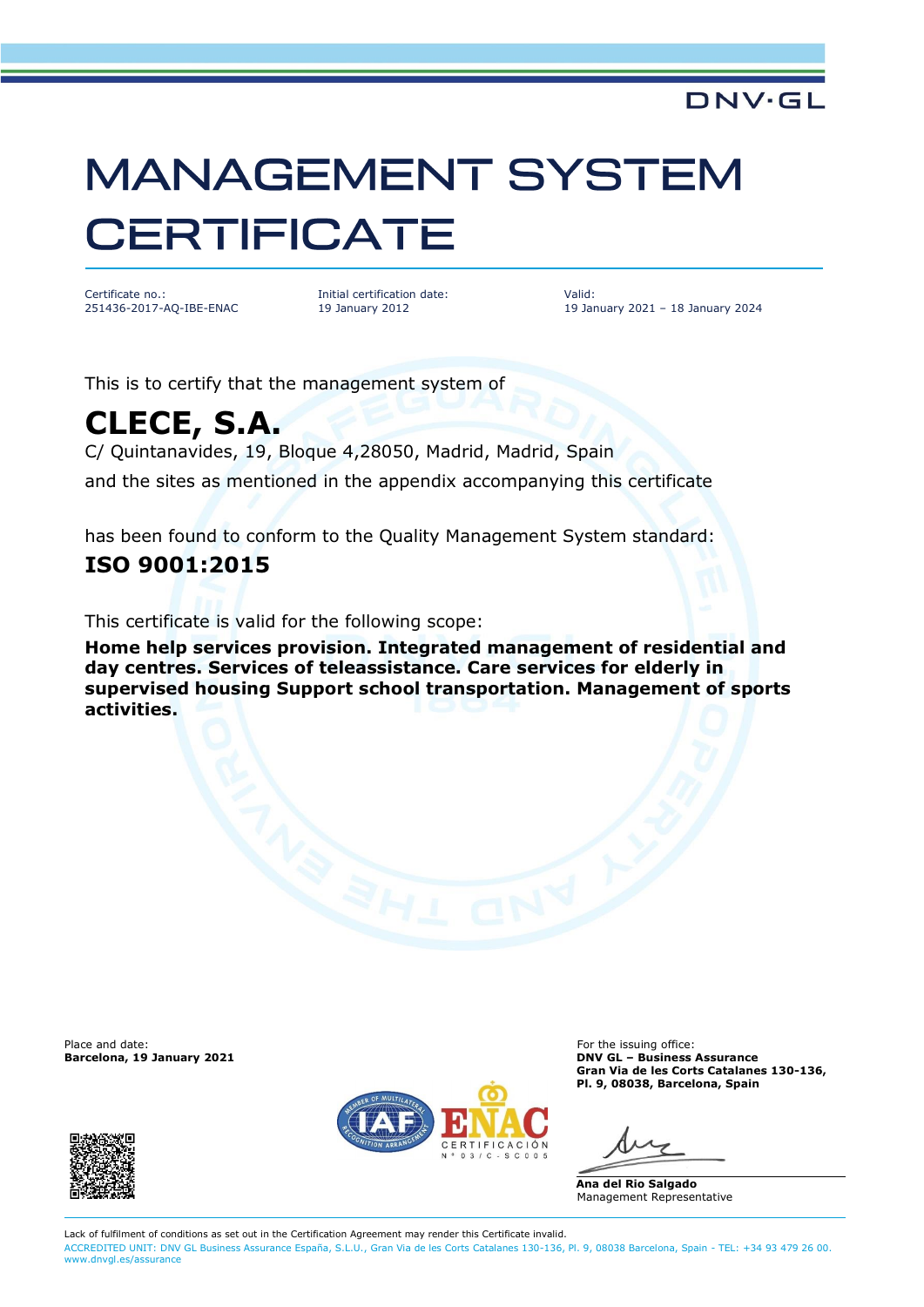Certificate no.: 251436-2017-AQ-IBE-ENAC Place and date: Barcelona, 19 January 2021

## **Appendix to Certificate**

#### **CLECE, S.A.**

Locations included in the certification are as follows:

| Site Name                                                                   | <b>Site Address</b>                                                                                                 | <b>Site Scope</b>                                                                                                                                                                                                                                                                                                                                                                                                                                                                                           |
|-----------------------------------------------------------------------------|---------------------------------------------------------------------------------------------------------------------|-------------------------------------------------------------------------------------------------------------------------------------------------------------------------------------------------------------------------------------------------------------------------------------------------------------------------------------------------------------------------------------------------------------------------------------------------------------------------------------------------------------|
| CLECE, S.A.                                                                 | C/ Quintanavides, 19, Bloque<br>4,28050, Madrid, Madrid, Spain                                                      | Home help services provision.<br>Integrated management of residential<br>and day centres.<br>Services of teleassistance.<br>Care services for elderly in supervised<br>housing.<br>Support school transportation.<br>Management of sports activities.                                                                                                                                                                                                                                                       |
| CLECE, S.A. Servicio de ayuda a<br>domicilio de Ceuta                       | C/ Antioco, 21, Entreplanta, Local<br>6, derecha, 51001, Ceuta, Ceuta,<br>Spain                                     | Home help services provision: older<br>people, people with a disability, and<br>minors.                                                                                                                                                                                                                                                                                                                                                                                                                     |
| CLECE, S.A. Servicio de ayuda a<br>domicilio de El Ejido                    | C/ Toledo, 183, 1ª Planta, 04700, El<br>Ejido, Almería, Spain                                                       | Home help services provision: older<br>people, people with a disability, and<br>minors.                                                                                                                                                                                                                                                                                                                                                                                                                     |
| CLECE, S.A. Servicio de ayuda a<br>domicilio de la Diputación de Jaén       | C/ Esteban Ramírez Martínez, 2,<br>Planta 5, Edificio Borja, 23009,<br>Jaén, Jaén, Spain                            | Home help services provision: older<br>people, people with a disability, and<br>minors.                                                                                                                                                                                                                                                                                                                                                                                                                     |
| CLECE, S.A. Servicio de ayuda a<br>domicilio de la Diputación de<br>Almería | Avda. Mediterráneo, 159, Edif.<br>Laura, 04007, Almería, Almería,<br>Spain                                          | Home help services provision: older<br>people, people with a disability, and<br>minors.                                                                                                                                                                                                                                                                                                                                                                                                                     |
| CLECE, S.A. Servicio de ayuda a<br>domicilio de Vicar                       | C/ del Agua, 12,04007, Vicar,<br>Almería, Spain                                                                     | Home help services provision: older<br>people, people with a disability, and<br>minors.                                                                                                                                                                                                                                                                                                                                                                                                                     |
| CLECE, S.A. Gestión de la<br>Residencia de Mayores de Adra                  | C/ Manolo de la Rivera, 8,04770,<br>Adra, Almería, Spain<br><b>EHE</b>                                              | Integrated management of residential<br>for physical and mentally disabled, and<br>people sick of alzheimer valid and<br>assisted. Nursing, psychological, social,<br>occupational therapy, physiotherapy,<br>personal care and socio-cultural<br>animation. General cleaning services,<br>maintenance, accesible transportation<br>and socio-cultural animation. General<br>cleaning services, maintenance,<br>accesible transportation and receipt.<br>Catering, collective dining and dietary<br>advice. |
| CLECE, S.A. Servicio de ayuda a<br>domicilio del Ayuntamiento de Rute       | C/ Francisco Salto nº 17,14960,<br>Rute, Córdoba, Spain                                                             | Home help services provision: older<br>people, people with a disability, and<br>minors.                                                                                                                                                                                                                                                                                                                                                                                                                     |
| CLECE, S.A. Servicio de ayuda a<br>domicilio de la Diputación de<br>Málaga  | C/ Pirandello, 6, Ed. Corona de<br>Teatinos, Bl. 3, 7ª Planta, oficinas<br>1, 4 y 5,29010, Málaga, Málaga,<br>Spain | Home help services provision: older<br>people, people with a disability, and<br>minors.                                                                                                                                                                                                                                                                                                                                                                                                                     |

Lack of fulfilment of conditions as set out in the Certification Agreement may render this Certificate invalid.

ACCREDITED UNIT: DNV GL Business Assurance España, S.L.U., Gran Via de les Corts Catalanes 130-136, Pl. 9, 08038 Barcelona, Spain - TEL: +34 93 479 26 00. [www.dnvgl.es/assurance](http://www.dnvgl.es/assurance)

**DNV·GL**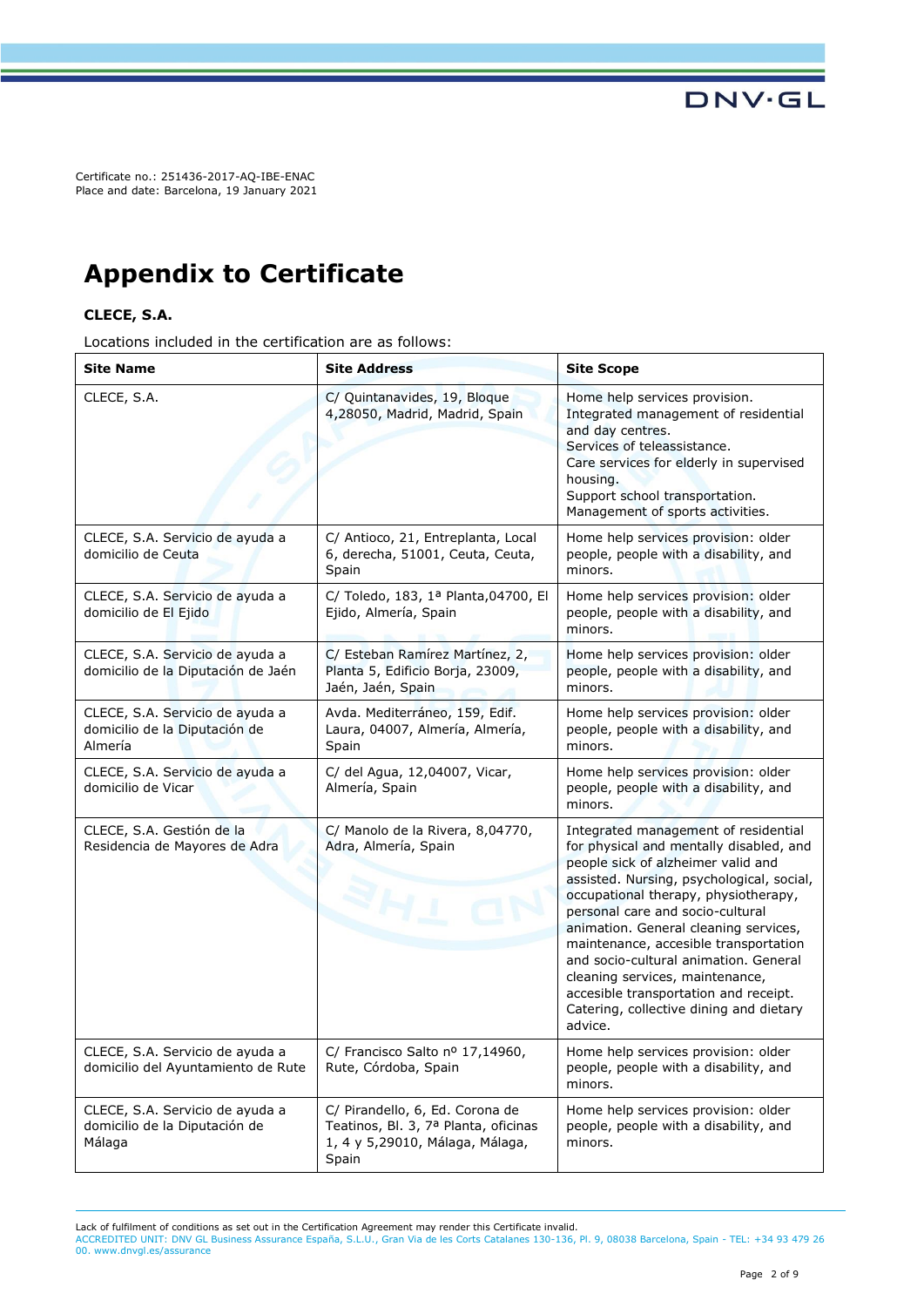Certificate no.: 251436-2017-AQ-IBE-ENAC Place and date: Barcelona, 19 January 2021

| <b>Site Name</b>                                                                       | <b>Site Address</b>                                                                                | <b>Site Scope</b>                                                                                                                                                                                                                                                                                                                                                                                                                                                                                           |
|----------------------------------------------------------------------------------------|----------------------------------------------------------------------------------------------------|-------------------------------------------------------------------------------------------------------------------------------------------------------------------------------------------------------------------------------------------------------------------------------------------------------------------------------------------------------------------------------------------------------------------------------------------------------------------------------------------------------------|
| CLECE, S.A. Residencia y unidad de<br>estancia diurna Nuestra Señora de<br>los Dolores | C/ Hierbabuena, 2,29313,<br>Villanueva del Trabuco, Málaga,<br>Spain                               | Integrated management of residential<br>for physical and mentally disabled, and<br>people sick of alzheimer valid and<br>assisted. Nursing, psychological, social,<br>occupational therapy, physiotherapy,<br>personal care and socio-cultural<br>animation. General cleaning services,<br>maintenance, accesible transportation<br>and socio-cultural animation. General<br>cleaning services, maintenance,<br>accesible transportation and receipt.<br>Catering, collective dining and dietary<br>advice. |
| CLECE, S.A. Servicio de ayuda a<br>domicilio de Sevilla                                | Avda. Luis Montoto, 107-113.<br>Bloque A. 5ª planta, Mod. A,41007,<br>Sevilla, Sevilla, Spain      | Home help services provision: older<br>people, people with a disability, and<br>minors.                                                                                                                                                                                                                                                                                                                                                                                                                     |
| CLECE, S.A. Servicio de ayuda a<br>domicilio del Ayuntamiento de<br>Badajoz            | C/ Luis Álvarez Lencero, 3, planta<br>5 <sup>a</sup> , puerta 4, 06011, Badajoz,<br>Badajoz, Spain | Home help services provision: older<br>people, people with a disability, and<br>minors.                                                                                                                                                                                                                                                                                                                                                                                                                     |
| CLECE, S.A. Residencia Las<br>Merindades                                               | C/ Complejo Residencial, 3,09550,<br>Villarcayo, Burgos, Spain                                     | Integrated management of residential<br>for physical and mentally disabled, and<br>people sick of alzheimer valid and<br>assisted. Nursing, psychological, social,<br>occupational therapy, physiotherapy,<br>personal care and socio-cultural<br>animation. General cleaning services,<br>maintenance, accesible transportation<br>and socio-cultural animation. General<br>cleaning services, maintenance,<br>accesible transportation and receipt.<br>Catering, collective dining and dietary<br>advice. |
| CLECE, S.A. Residencia y Centro de<br>Día Hermanos Buisán                              | Avda. Castejón, 68,50830,<br>Villanueva de Gállego, Zaragoza,<br>Spain<br>ari                      | Integrated management of residential<br>for physical and mentally disabled, and<br>people sick of alzheimer valid and<br>assisted. Nursing, psychological, social,<br>occupational therapy, physiotherapy,<br>personal care and socio-cultural<br>animation. General cleaning services,<br>maintenance, accesible transportation<br>and socio-cultural animation. General<br>cleaning services, maintenance,<br>accesible transportation and receipt.<br>Catering, collective dining and dietary<br>advice. |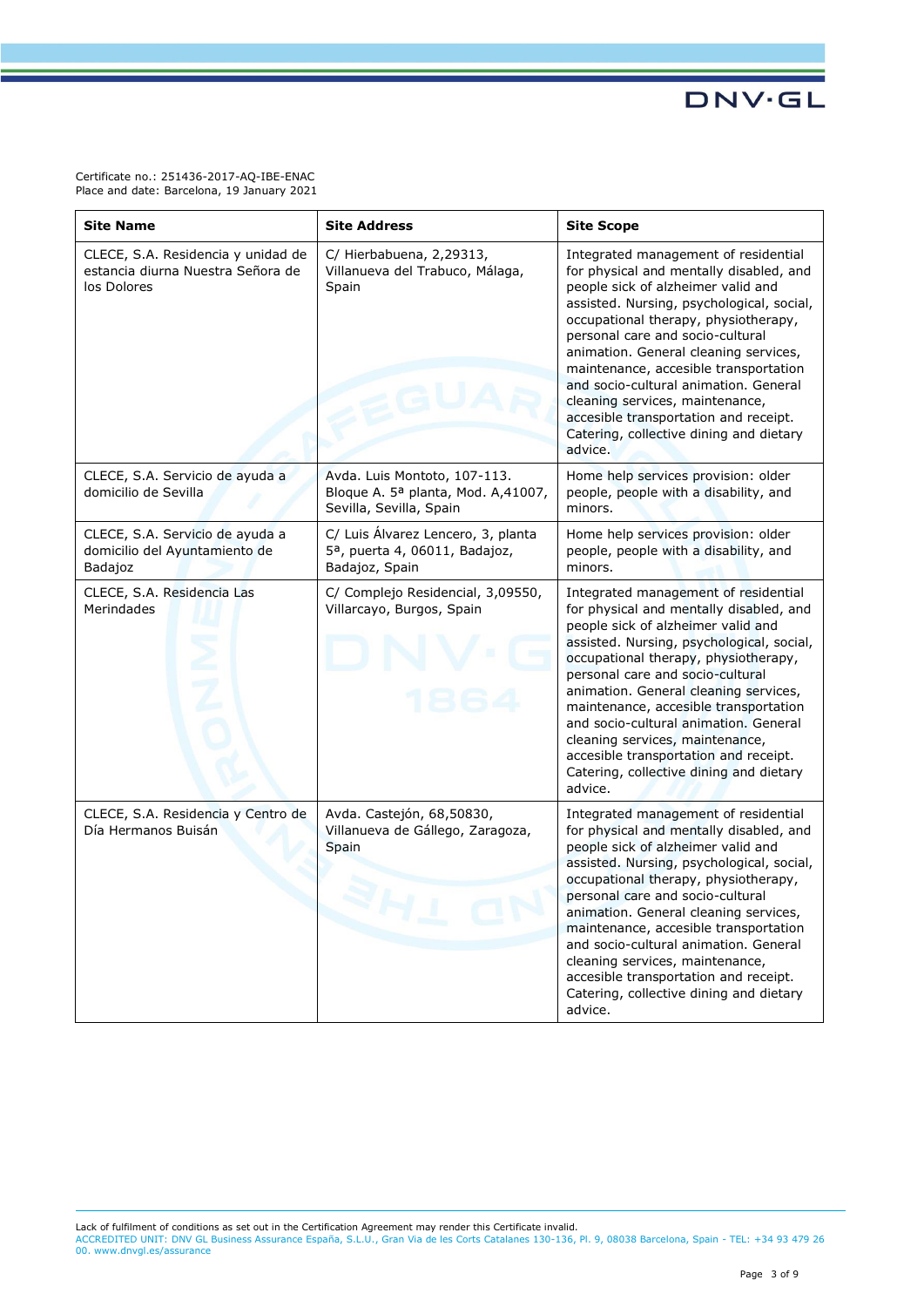Certificate no.: 251436-2017-AQ-IBE-ENAC Place and date: Barcelona, 19 January 2021

| <b>Site Name</b>                                                               | <b>Site Address</b>                                             | <b>Site Scope</b>                                                                                                                                                                                                                                                                                                                                                                                                                                                                                                                                                                                               |
|--------------------------------------------------------------------------------|-----------------------------------------------------------------|-----------------------------------------------------------------------------------------------------------------------------------------------------------------------------------------------------------------------------------------------------------------------------------------------------------------------------------------------------------------------------------------------------------------------------------------------------------------------------------------------------------------------------------------------------------------------------------------------------------------|
| CLECE, S.A. Residencia El Sol                                                  | C/ Serradero, 25,26007, Logroño,<br>Logroño, Spain              | Integrated management of residential<br>for physical and mentally disabled, and<br>people sick of alzheimer valid and<br>assisted. Nursing, psychological, social,<br>occupational therapy, physiotherapy,<br>personal care and socio-cultural<br>animation. General cleaning services,<br>maintenance, accesible transportation<br>and socio-cultural animation. General<br>cleaning services, maintenance,<br>accesible transportation and receipt.<br>Catering, collective dining and dietary<br>advice.                                                                                                     |
| CLECE, S.A. Servicio de ayuda a<br>domicilio de Zaragoza                       | C/ Balbino Orensanz, 55,50014,<br>Zaragoza, Zaragoza, Spain     | Home help services provision: older<br>people, people with a disability, and<br>minors.                                                                                                                                                                                                                                                                                                                                                                                                                                                                                                                         |
| CLECE, S.A. Gimnasia de<br>Mantenimiento para adultos y<br>mayores de Zaragoza | C/ Balbino Orensanz, 55,50014,<br>Zaragoza, Zaragoza, Spain     | Management of sports activities.                                                                                                                                                                                                                                                                                                                                                                                                                                                                                                                                                                                |
| CLECE, S.A. Residencia La Estrella                                             | C/ Ramón y Cajal, 1,26006,<br>Logroño, Logroño, Spain           | Integrated management of residential<br>for physical and mentally disabled, and<br>people sick of alzheimer valid and<br>assisted. Nursing, psychological, social,<br>occupational therapy, physiotherapy,<br>personal care and socio-cultural<br>animation. General cleaning services,<br>maintenance, accesible transportation<br>and socio-cultural animation. General<br>cleaning services, maintenance,<br>accesible transportation and receipt.<br>Catering, collective dining and dietary<br>advice.                                                                                                     |
| CLECE, S.A. Teleasistencia<br>Valladolid                                       | Avda. Euro, 7, Edif A-1,47009,<br>Valladolid, Valladolid, Spain | Services of teleassistance.                                                                                                                                                                                                                                                                                                                                                                                                                                                                                                                                                                                     |
| CLECE, S.A. Centro de Día<br><b>Municipal Almorox</b>                          | C/ Almorox, s/n,28039, Madrid,<br>Madrid, Spain                 | Integrated management of day centres<br>and / or night and family respite for<br>physical and mentally disabled, and<br>people sick of alzheimer valid and<br>assisted. Residential services and<br>health care areas with medical,<br>nursing, psychological, social,<br>occupational therapy, physiotherapy,<br>personal care and socio-cultural<br>animation. General cleaning services,<br>maintenance, accesible transportation<br>and socio-cultural animation. General<br>cleaning services, maintenance,<br>accesible transportation and receipt.<br>Catering, collective dining and dietary<br>advice. |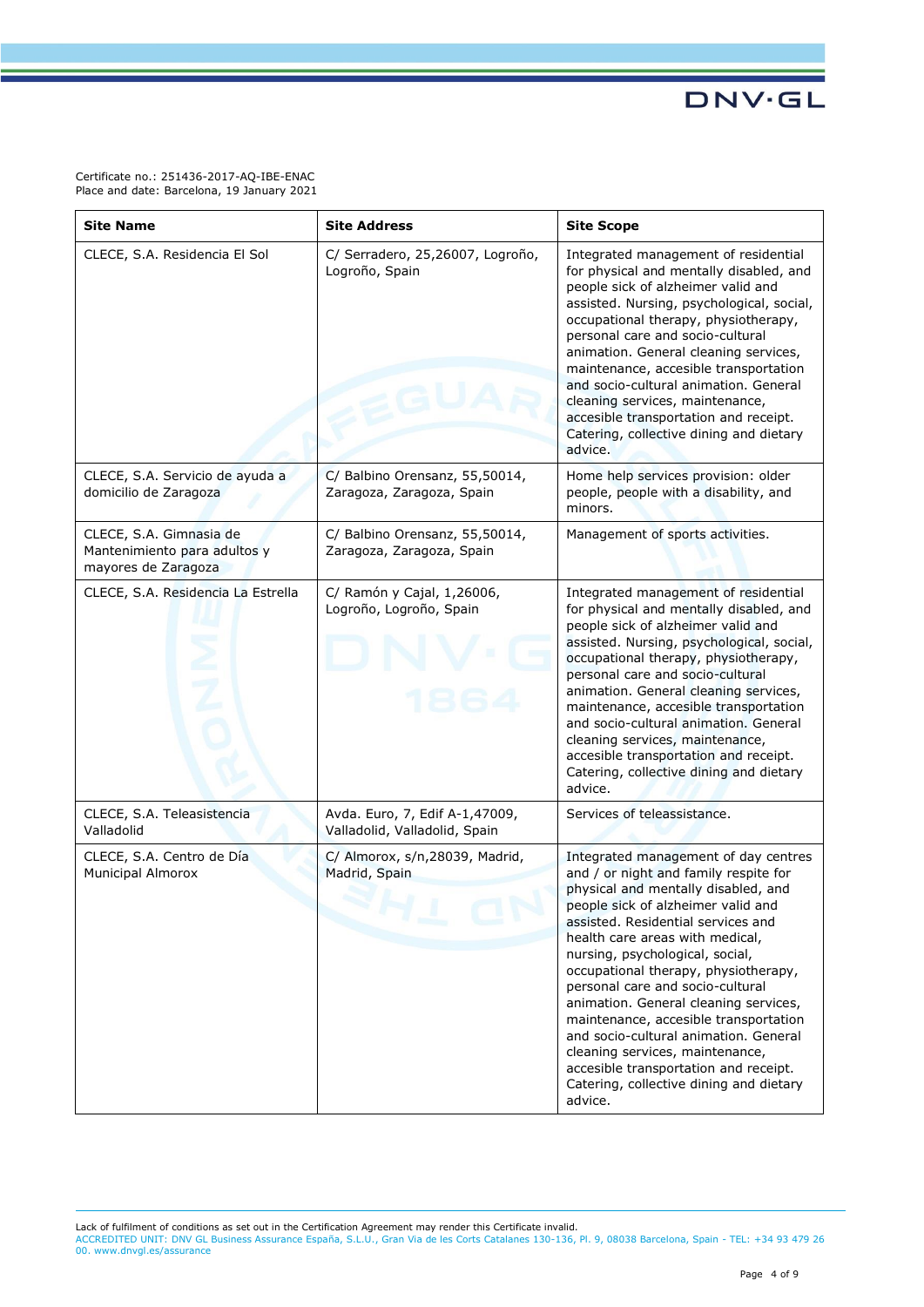Certificate no.: 251436-2017-AQ-IBE-ENAC Place and date: Barcelona, 19 January 2021

| <b>Site Name</b>                                                           | <b>Site Address</b>                                                          | <b>Site Scope</b>                                                                                                                                                                                                                                                                                                                                                                                                                                                                                                                                                                                               |
|----------------------------------------------------------------------------|------------------------------------------------------------------------------|-----------------------------------------------------------------------------------------------------------------------------------------------------------------------------------------------------------------------------------------------------------------------------------------------------------------------------------------------------------------------------------------------------------------------------------------------------------------------------------------------------------------------------------------------------------------------------------------------------------------|
| CLECE, S.A. Centro de Día<br>Municipal Fátima de Madrid                    | C/ Sierra de los Filabres, 15,28038,<br>Madrid, Madrid, Spain                | Integrated management of day centres<br>and / or night and family respite for<br>physical and mentally disabled, and<br>people sick of alzheimer valid and<br>assisted. Residential services and<br>health care areas with medical,<br>nursing, psychological, social,<br>occupational therapy, physiotherapy,<br>personal care and socio-cultural<br>animation. General cleaning services,<br>maintenance, accesible transportation<br>and socio-cultural animation. General<br>cleaning services, maintenance,<br>accesible transportation and receipt.<br>Catering, collective dining and dietary<br>advice. |
| CLECE, S.A. Servicio de ayuda a<br>domicilio del Ayuntamiento de<br>Madrid | Avda. de la Albufera, 319, Plantas<br>4 y 5, 28031, Madrid, Madrid,<br>Spain | Home help services provision: older<br>people, people with a disability, and<br>minors.                                                                                                                                                                                                                                                                                                                                                                                                                                                                                                                         |
| CLECE, S.A. Centro de Alzheimer<br>Fundación Reina Sofía                   | C/ Valderebollo, 5,28031, Madrid,<br>Madrid, Spain                           | Integrated management of residential<br>for physical and mentally disabled, and<br>people sick of alzheimer valid and<br>assisted. Nursing, psychological, social,<br>occupational therapy, physiotherapy,<br>personal care and socio-cultural<br>animation. General cleaning services,<br>maintenance, accesible transportation<br>and socio-cultural animation. General<br>cleaning services, maintenance,<br>accesible transportation and receipt.<br>Catering, collective dining and dietary<br>advice.                                                                                                     |
| CLECE, S.A. Pisos Tutelados de<br>Torrejón de Ardoz                        | Avda. de los Fresnos, 11,28850,<br>Torrejón de Ardoz, Madrid, Spain          | Care services for elderly in supervised<br>housing (including social care, facility<br>maintenance, cleaning services and<br>concierge services)                                                                                                                                                                                                                                                                                                                                                                                                                                                                |
| CLECE, S.A. Residencia y centro<br>ocupacional de Colmenar de Oreja        | Ctra. de Villarrubia, s/n,28380,<br>Colmenar de Oreja, Madrid, Spain         | Integrated management of residential<br>for physical and mentally disabled, and<br>people sick of alzheimer valid and<br>assisted. Nursing, psychological, social,<br>occupational therapy, physiotherapy,<br>personal care and socio-cultural<br>animation. General cleaning services,<br>maintenance, accesible transportation<br>and socio-cultural animation. General<br>cleaning services, maintenance,<br>accesible transportation and receipt.<br>Catering, collective dining and dietary<br>advice.                                                                                                     |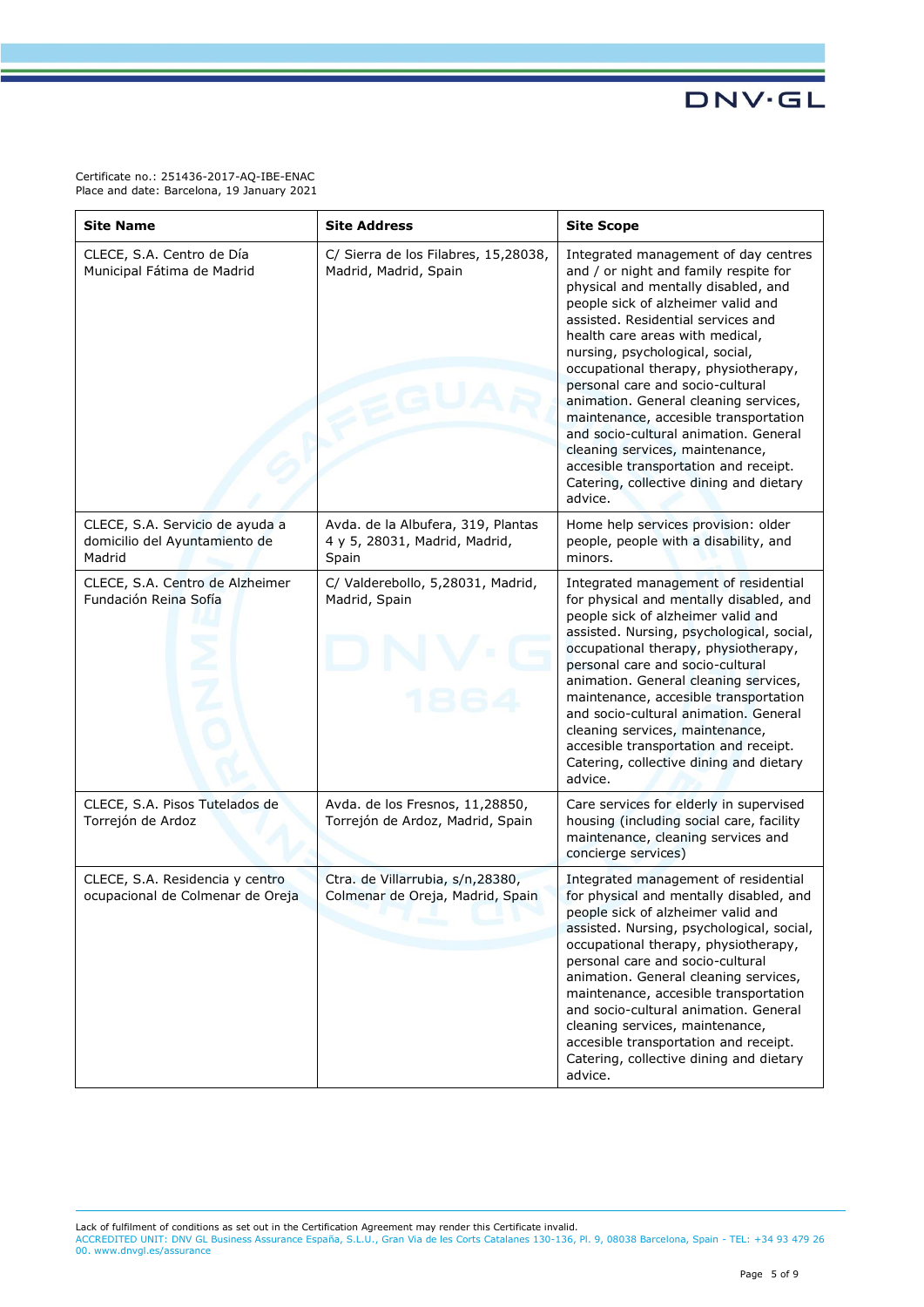Certificate no.: 251436-2017-AQ-IBE-ENAC Place and date: Barcelona, 19 January 2021

| <b>Site Name</b>                                      | <b>Site Address</b>                                       | <b>Site Scope</b>                                                                                                                                                                                                                                                                                                                                                                                                                                                                                                                                                                                               |
|-------------------------------------------------------|-----------------------------------------------------------|-----------------------------------------------------------------------------------------------------------------------------------------------------------------------------------------------------------------------------------------------------------------------------------------------------------------------------------------------------------------------------------------------------------------------------------------------------------------------------------------------------------------------------------------------------------------------------------------------------------------|
| CLECE, S.A. Residencia El Berrueco                    | C/ Escuelas, 1,28192, El Berrueco,<br>Madrid, Spain       | Integrated management of residential<br>for physical and mentally disabled, and<br>people sick of alzheimer valid and<br>assisted. Nursing, psychological, social,<br>occupational therapy, physiotherapy,<br>personal care and socio-cultural<br>animation. General cleaning services,<br>maintenance, accesible transportation<br>and socio-cultural animation. General<br>cleaning services, maintenance,<br>accesible transportation and receipt.<br>Catering, collective dining and dietary<br>advice.                                                                                                     |
| CLECE, S.A. Centro de Día<br>Municipal Miguel Delibes | Avda. de la Felicidad, 24,28041,<br>Madrid, Madrid, Spain | Integrated management of day centres<br>and / or night and family respite for<br>physical and mentally disabled, and<br>people sick of alzheimer valid and<br>assisted. Residential services and<br>health care areas with medical,<br>nursing, psychological, social,<br>occupational therapy, physiotherapy,<br>personal care and socio-cultural<br>animation. General cleaning services,<br>maintenance, accesible transportation<br>and socio-cultural animation. General<br>cleaning services, maintenance,<br>accesible transportation and receipt.<br>Catering, collective dining and dietary<br>advice. |
| CLECE, S.A. Centro de día<br>Municipal de Entrevías   | C/ Yuste, 8,28053, Madrid, Madrid,<br>Spain<br>EL         | Integrated management of day centres<br>and / or night and family respite for<br>physical and mentally disabled, and<br>people sick of alzheimer valid and<br>assisted. Residential services and<br>health care areas with medical,<br>nursing, psychological, social,<br>occupational therapy, physiotherapy,<br>personal care and socio-cultural<br>animation. General cleaning services,<br>maintenance, accesible transportation<br>and socio-cultural animation. General<br>cleaning services, maintenance,<br>accesible transportation and receipt.<br>Catering, collective dining and dietary<br>advice. |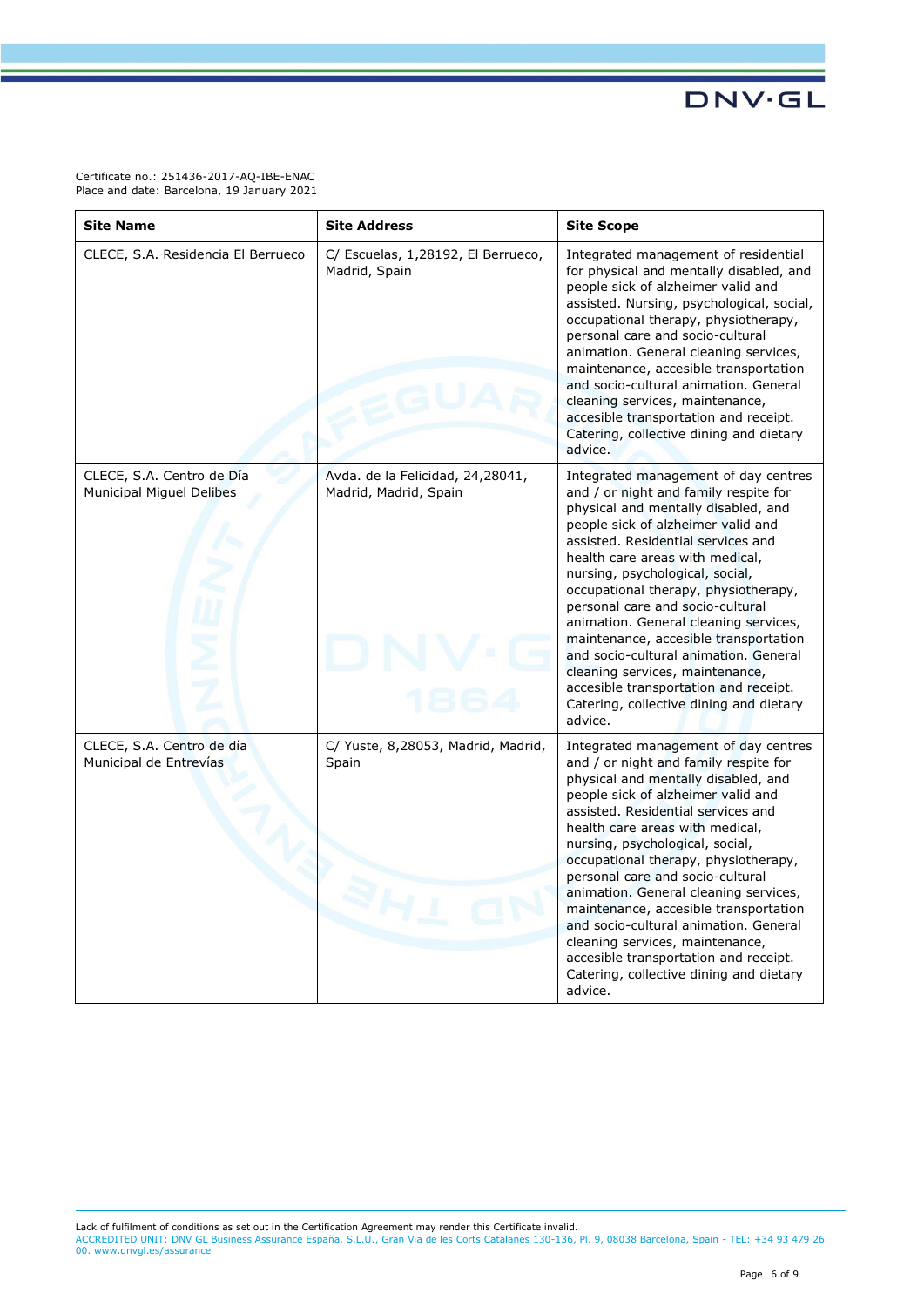Certificate no.: 251436-2017-AQ-IBE-ENAC Place and date: Barcelona, 19 January 2021

| <b>Site Name</b>                                    | <b>Site Address</b>                                             | <b>Site Scope</b>                                                                                                                                                                                                                                                                                                                                                                                                                                                                                                                                                                                               |
|-----------------------------------------------------|-----------------------------------------------------------------|-----------------------------------------------------------------------------------------------------------------------------------------------------------------------------------------------------------------------------------------------------------------------------------------------------------------------------------------------------------------------------------------------------------------------------------------------------------------------------------------------------------------------------------------------------------------------------------------------------------------|
| CLECE, S.A. Centro de día<br>Municipal Pablo Neruda | C/ Gerardo Diego, 8,28018,<br>Madrid, Madrid, Spain             | Integrated management of day centres<br>and / or night and family respite for<br>physical and mentally disabled, and<br>people sick of alzheimer valid and<br>assisted. Residential services and<br>health care areas with medical,<br>nursing, psychological, social,<br>occupational therapy, physiotherapy,<br>personal care and socio-cultural<br>animation. General cleaning services,<br>maintenance, accesible transportation<br>and socio-cultural animation. General<br>cleaning services, maintenance,<br>accesible transportation and receipt.<br>Catering, collective dining and dietary<br>advice. |
| CLECE, S.A. Centro de día<br>Municipal San Luciano  | C/ San Luciano, 8,28041, Madrid,<br>Madrid, Spain               | Integrated management of day centres<br>and / or night and family respite for<br>physical and mentally disabled, and<br>people sick of alzheimer valid and<br>assisted. Residential services and<br>health care areas with medical,<br>nursing, psychological, social,<br>occupational therapy, physiotherapy,<br>personal care and socio-cultural<br>animation. General cleaning services,<br>maintenance, accesible transportation<br>and socio-cultural animation. General<br>cleaning services, maintenance,<br>accesible transportation and receipt.<br>Catering, collective dining and dietary<br>advice. |
| CLECE, S.A. Centro de Día Almagro                   | C/ Gran Maestre, 4,13270,<br>Almagro, Ciudad Real, Spain        | Management of day centres and / or<br>night and family respite for physical<br>and mentally disabled, and people sick<br>of alzheimer valid and assisted.<br>Residential services and health care<br>areas with social, occupational<br>therapy, physiotherapy, personal care<br>and socio-cultural animation. Accesible<br>transportation service.                                                                                                                                                                                                                                                             |
| CLECE, S.A. Residencia Núñez de<br><b>Balboa</b>    | C/ Vasco Núñez de Balboa,<br>7,02001, Albacete, Albacete, Spain | The management of the residency of<br>the elderly of the services of sanitary<br>auxiliaries and occupational therapy,<br>socio-cultural animation and<br>psychosocial.                                                                                                                                                                                                                                                                                                                                                                                                                                         |
| CLECE, S.A. Residencia Los Nogales                  | C/ Antonio Machado, s/n,19290,<br>Fontanar, Guadalajara, Spain  | The management of the residency of<br>the elderly of the services of sanitary<br>auxiliaries, general services and<br>transport.                                                                                                                                                                                                                                                                                                                                                                                                                                                                                |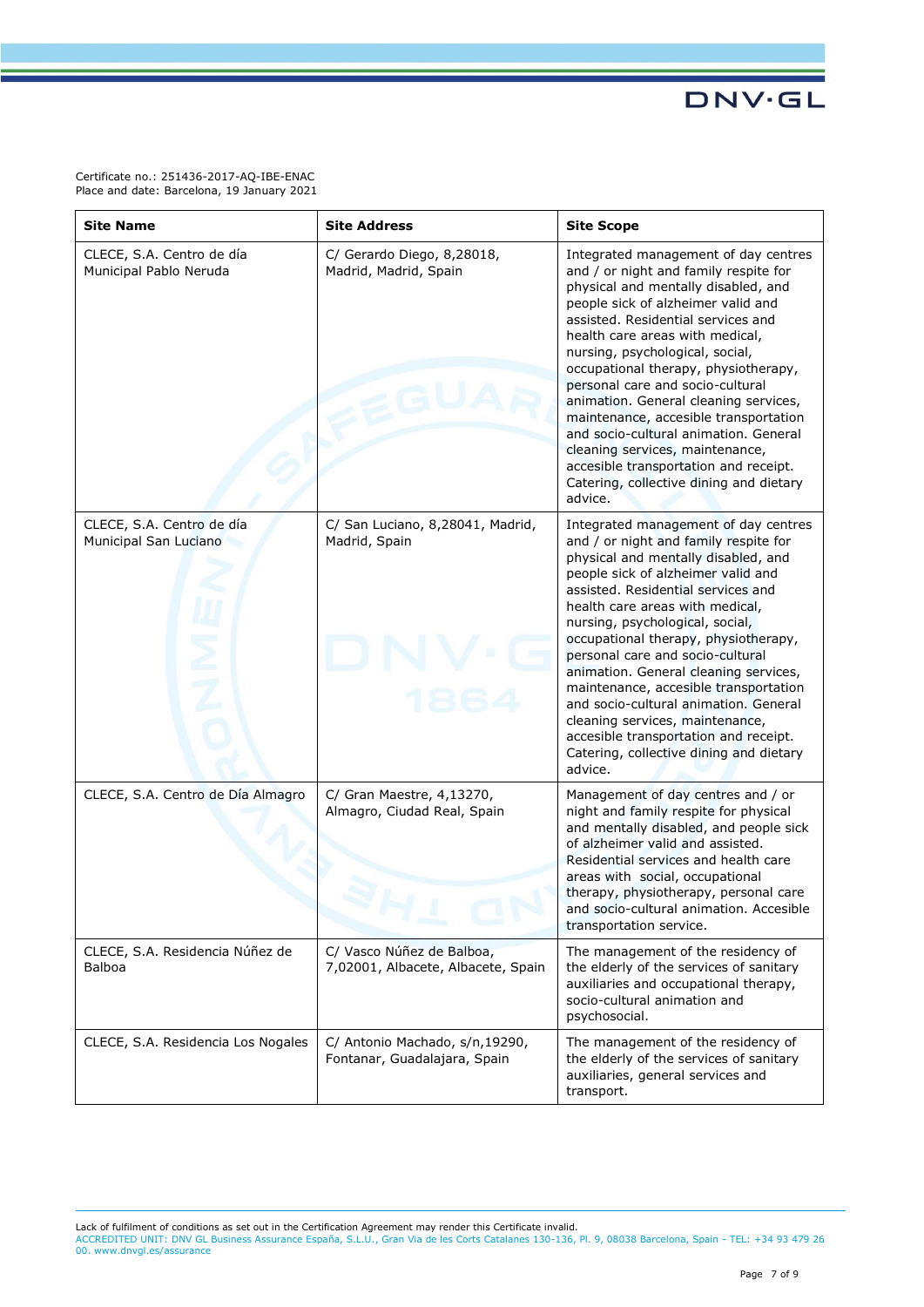Certificate no.: 251436-2017-AQ-IBE-ENAC Place and date: Barcelona, 19 January 2021

| <b>Site Name</b>                                                                                | <b>Site Address</b>                                                                                           | <b>Site Scope</b>                                                                                                                                                                                                                                                                                                                                                                                                                                                                                           |
|-------------------------------------------------------------------------------------------------|---------------------------------------------------------------------------------------------------------------|-------------------------------------------------------------------------------------------------------------------------------------------------------------------------------------------------------------------------------------------------------------------------------------------------------------------------------------------------------------------------------------------------------------------------------------------------------------------------------------------------------------|
| CLECE, S.A. Residencia para<br>personas con diversidad funcional,<br>física y psíquica, La Llum | Camino Villarrubia, 2,46240,<br>Carlet, València, Spain                                                       | Integrated management of residential<br>for physical and mentally disabled, and<br>people sick of alzheimer valid and<br>assisted. Nursing, psychological, social,<br>occupational therapy, physiotherapy,<br>personal care and socio-cultural<br>animation. General cleaning services,<br>maintenance, accesible transportation<br>and socio-cultural animation. General<br>cleaning services, maintenance,<br>accesible transportation and receipt.<br>Catering, collective dining and dietary<br>advice. |
| CLECE, S.A. Residencia de<br>Personas Mayores Dependientes de<br>Benetússer                     | C/ Major, 28,46910, Benetússer,<br>Valencia, Spain                                                            | Integrated management of residential<br>for physical and mentally disabled, and<br>people sick of alzheimer valid and<br>assisted. Nursing, psychological, social,<br>occupational therapy, physiotherapy,<br>personal care and socio-cultural<br>animation. General cleaning services,<br>maintenance, accesible transportation<br>and socio-cultural animation. General<br>cleaning services, maintenance,<br>accesible transportation and receipt.<br>Catering, collective dining and dietary<br>advice. |
| CLECE, S.A. Servicio de Ayuda a<br>Domicilio del Ayuntamiento de<br>Murcia                      | Edificio Parque Dimóvil, Avda. Juan<br>Carlos I, 59, 5 <sup>a</sup> plana, 30100,<br>Espinardo, Murcia, Spain | Home help services provision: older<br>people, people with a disability, and<br>minors.                                                                                                                                                                                                                                                                                                                                                                                                                     |
| CLECE, S.A. Acompanyants del<br>Transport Escolar del Vallès<br>Oriental                        | C/ Josep Ferrater i Mora, 2-<br>4,08019, Barcelona, Barcelona,<br>Spain                                       | Support school transportation and<br>special educational needs.                                                                                                                                                                                                                                                                                                                                                                                                                                             |
| CLECE, S.A. Centro Sociosanitario<br>San Sebastián                                              | C/ Calvario, 1, Plaza San<br>Sebastián, 38300, La Orotava, Sta.<br>C. de Tenerife, Spain<br><b>AE</b>         | Integrated management of residential<br>for physical and mentally disabled, and<br>people sick of alzheimer valid and<br>assisted. Nursing, psychological, social,<br>occupational therapy, physiotherapy,<br>personal care and socio-cultural<br>animation. General cleaning services,<br>maintenance, accesible transportation<br>and socio-cultural animation. General<br>cleaning services, maintenance,<br>accesible transportation and receipt.<br>Catering, collective dining and dietary<br>advice. |